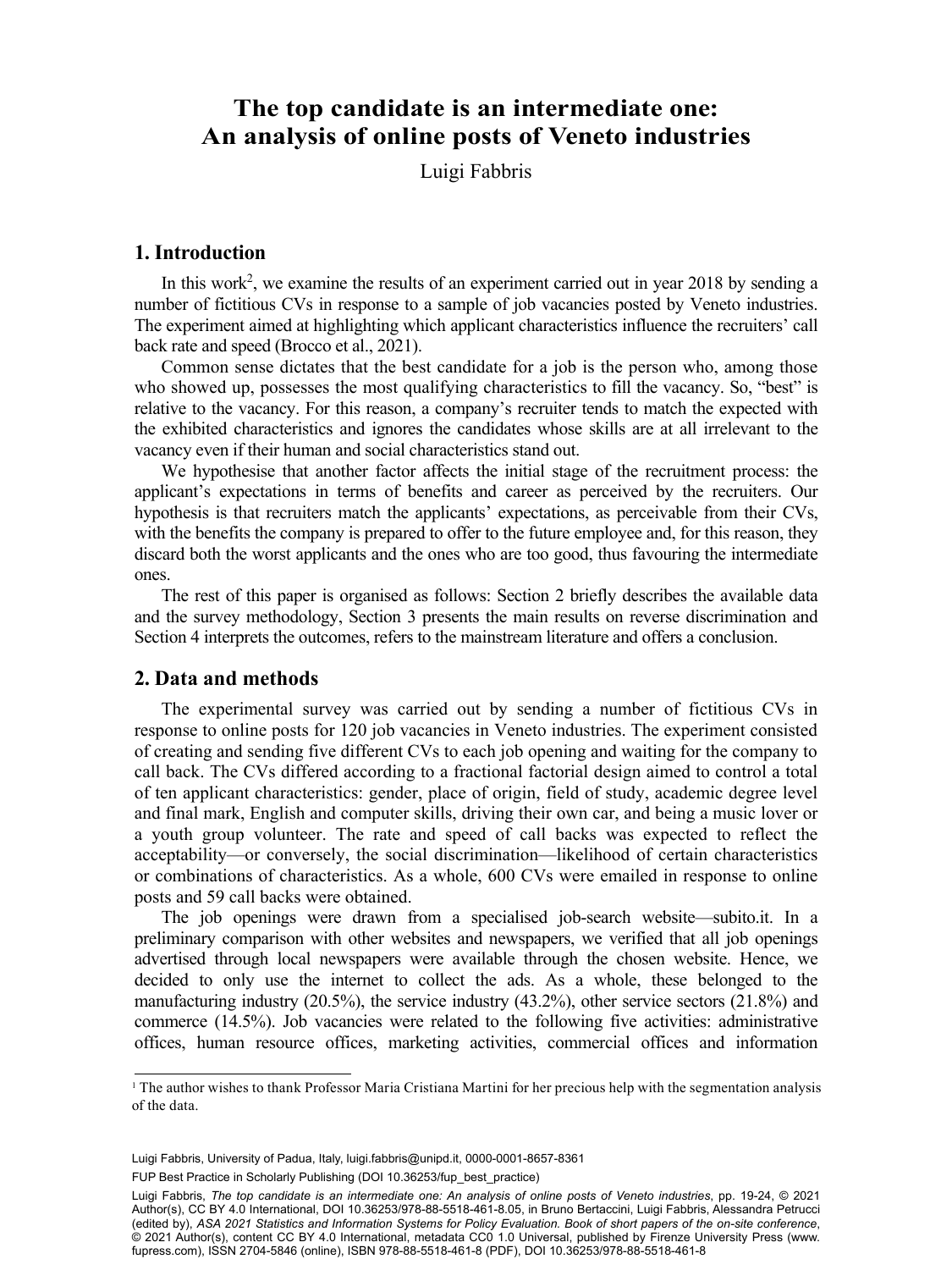systems. These were jobs for which all hypothesised graduates might be appropriate. By design, each type of activity received the same number of openings: one-fifth of the sample.

The criterion variable *Y* of our analyses is having obtained a response to a mailed CV. So, the *Y* variable has two possible values: 1 if the company called back and 0 otherwise. For practical purposes, the telephone call backs were equal to the email ones. Moreover, the CVs were randomly selected from a pool defined by logically crossing the ten experimental factors, so all responses were equally important. A certain level of intra-post correlation is possible due to a partial similarity of CVs mailed in response to the same post.

We applied both a segmentation and a multilevel regression analysis. The segmentation, or regression-tree analysis, consists of a stepwise partitioning of the 600 CVs in subsamples according to a predictor at a time to maximize the between-subsample distance of the criterion variable. The segmentation procedure ends if either no partition is statistically significant or the size of a possible subsample is below a predefined minimum. This technique is particularly appropriate to highlight multiple interactions, that is the interaction between a plurality of predictors. In this work, we adopted the CHAID algorithm of the SPSS package, which allows the partitioning of the sample to any number  $(\geq 2)$  of subsamples and of categorical predictors. The CHAID results are presented in the following; other multivariate analysis results have been published elsewhere (Brocco et al., 2021).

# **3. Results**

The synthetic results of call backs (Table 1) show the following highlights:

- a) The country of origin of candidates who received a call back was predominantly Italy (16% from Veneto and 13% from Southern Italy), followed by Central Africa (8%), Northern Africa (7%), Eastern Europe (7%) and the Middle East (4%). For estimation efficiency, from now on, the candidates' origin is categorised into Italians and born abroad.
- b) Gender was not significant, though women were invited to a job interview more frequently than their male counterparts. This result hides a significantly higher preference for social sciences and humanities degrees instead of scientific and technical ones. With a strong correlation between the feminine gender and the attainment of social sciences and humanities degrees, this makes it clear why both women and graduates in social sciences or humanities obtained more call backs than their male and scientific-technical counterparts. In addition, this is not an unexpected result since some vacancies may have been posted to replace a maternity leave.
- c) Another expected result is that, *ceteris paribus*, a Master's graduate is preferred to one with only a Bachelor's. The between-level difference of both the call back rate and speed is large. This may mean that, when a recruiter has knowledge of only the CVs of two graduates, she prefers inviting the candidate to a job interview who, in probabilistic terms, is more productive.
- d) What is puzzling in our experiment is that graduates with intermediate skills in English and computer use showed higher preferences and obtained a call back quicker than those who stated they were fluent in English and experts in computer use. Indeed, the call back rate was 9% for fluency in English and 12% for intermediate English skills and 8.5% and 10.5% for higher and intermediate computer skills, respectively. Of course, higher or intermediate skill levels were consistently preferred to low levels. Besides, neither of the two distributions of these two basic skills was significant at 10%.
- e) The three social characteristics—possession of a car, playing music and volunteering as youth entertainers—were much less relevant as call back correlates. However, the possession of a car showed an unexpected relationship with the call back probability since the applicants who stated they could use one at work obtained far fewer calls (7.2%) than those who did not mention it in their CVs (11%). In a multilevel regression analysis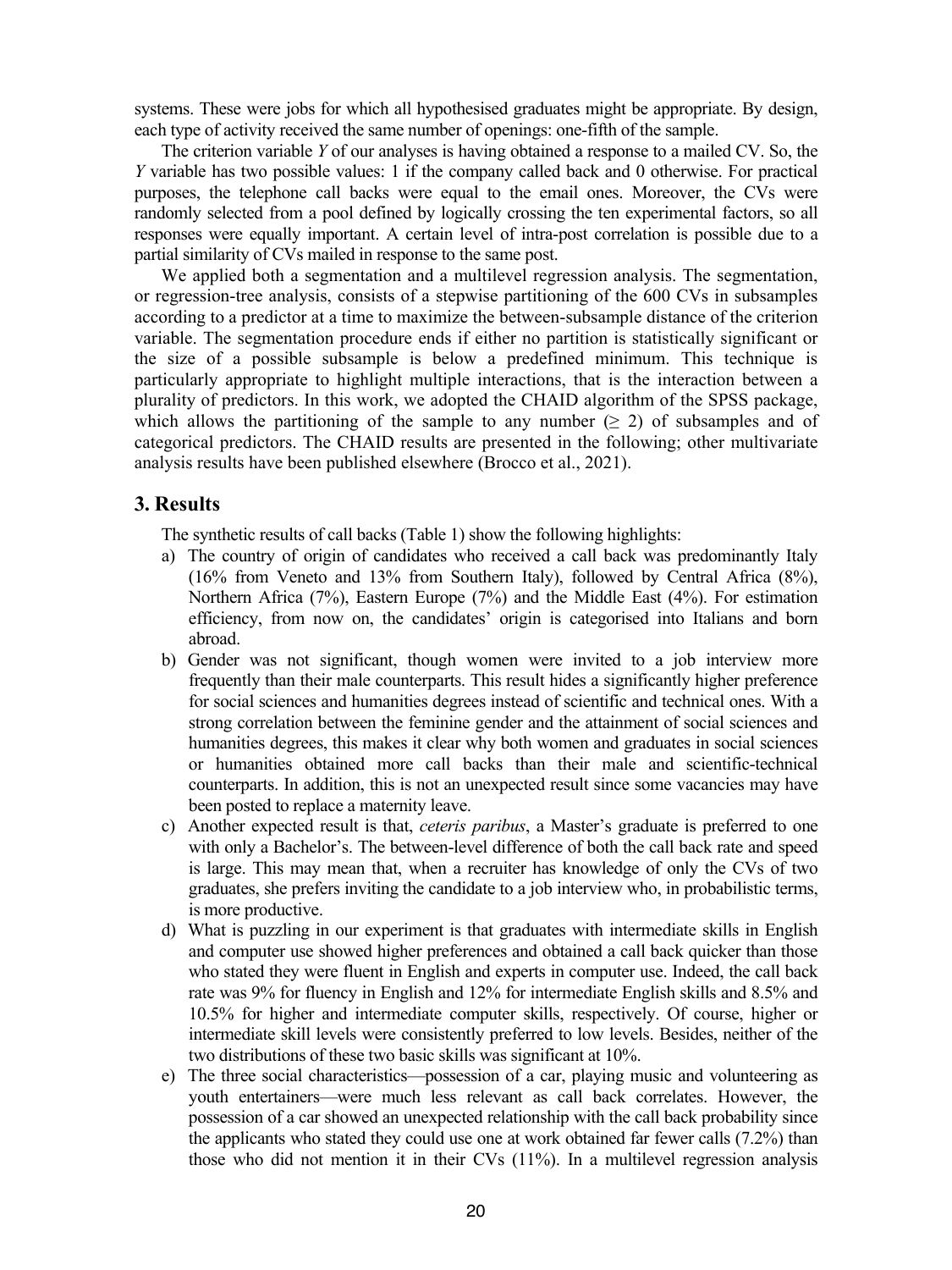(Brocco et al., 2021), this variable was significant at 10%.

|                                         | Overall rate     | 7-day rate       |
|-----------------------------------------|------------------|------------------|
| Male<br>Gender:                         | 7.7              | 7.0              |
| Female                                  | 10.7             | 8.0              |
| Veneto<br>Origin:                       | $16.0*$          | $16.0**$         |
| South Italy                             | 13.0             | 11.0             |
| Eastern Europe                          | 7.0              | 6.0              |
| North Africa                            | 7.0              | 5.0              |
| Central Africa                          | 8.0              | $\overline{5.0}$ |
| Middle East                             | 4.0              | 2.0              |
| Degree level: Bachelor                  | $7.0^\circ$      | $4.7*$           |
| Master                                  | 11.3             | 10.3             |
| Discipline: Engineering                 | $6.7**$          | $4.8**$          |
| Science                                 | 3.3              | 2.7              |
| Social science                          | 14.0             | 12.7             |
| Humanities                              | 12.7             | 10.0             |
| Degree mark: High                       | 9.0              | 8.1              |
| Medium                                  | 9.5              | 8.6              |
| Low                                     | 9.0              | 8.1              |
| English skills: Fluent                  | 9.0              | 8.1              |
| Intermediate                            | 12.0             | 10.7             |
| Basic                                   | 6.5              | 6.0              |
| Computer skills: Expert                 | 8.5              | 7.1              |
| Intermediate                            | 10.5             | 9.9              |
| Basic                                   | 8.5              | $\overline{7.6}$ |
| Car owner: Available to drive own car   | $\overline{7.2}$ | 6.9              |
| Unspecified                             | 11.0             | 9.6              |
| Music skills: Plays an instrument       | 10.7             | 9.5              |
| Unspecified                             | 7.6              | 7.1              |
| Juvenile groups: Children's entertainer | 10.3             | 8.8              |
| Unspecified                             | 8.0              | 7.7              |

*Significance level: \*\*\* 1%o, \*\* 1%; \* 5%; ° 10%.* 

A multivariate analysis was realised to better understand the reason recruiters showed higher preferences for intermediate levels of competencies and for graduates without a car. The segmentation analysis of the *Y* variable produced Figures 1 and 2 for the overall and the sevenday rates, respectively. The tree configurations showed the following:

- o We take for granted that the main result of the experiment is that graduates born abroad are only occasionally preferred to Italian ones.
- o Among Italians, the highest call back rates were obtained by male graduates in a social sciences or humanities discipline (31.2% vs. 8.7% for female graduates) and by graduates in a STEM (science and engineering) discipline who were intermediate-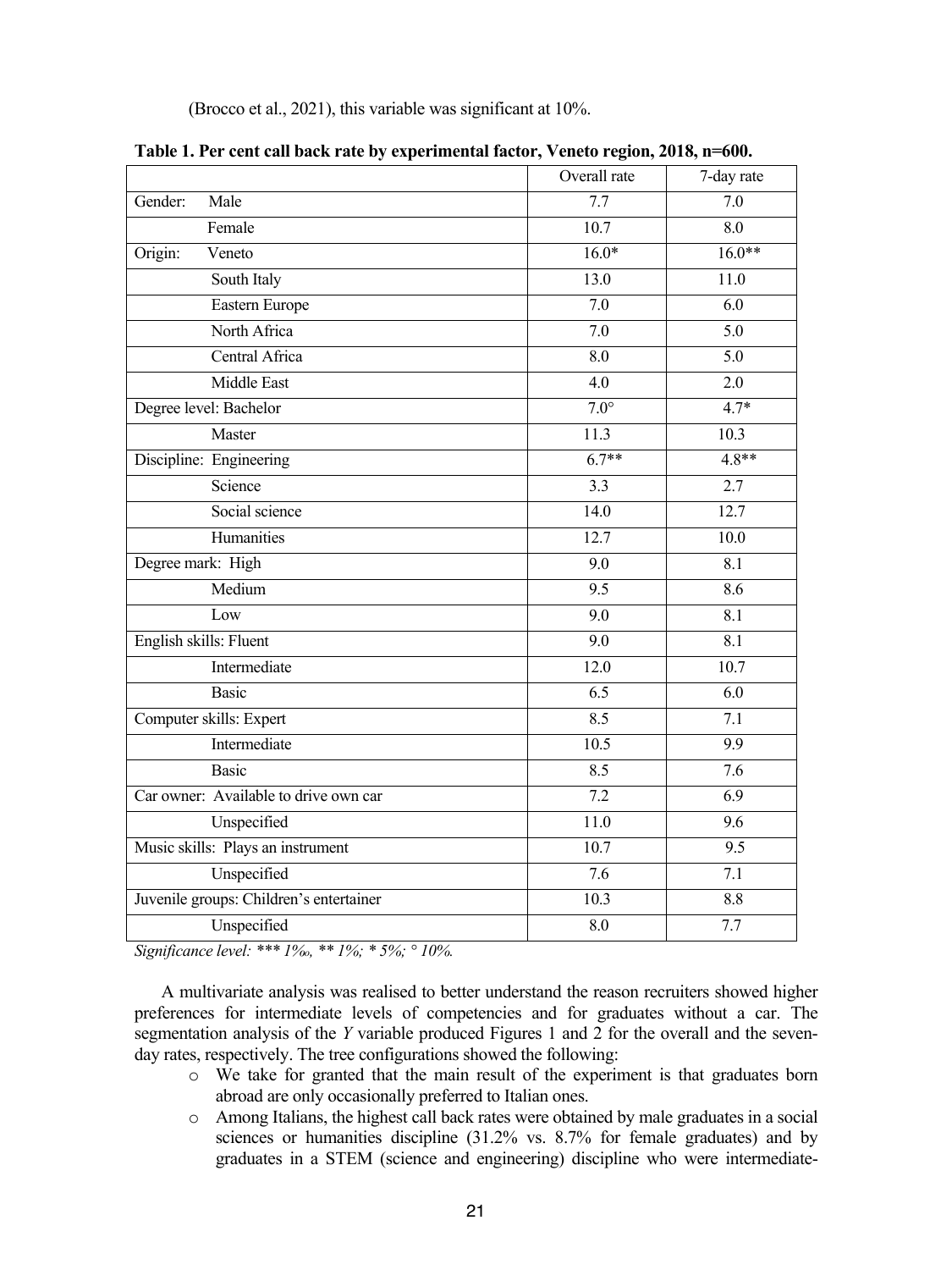level users of computers (17.4% vs. 1.5% for basic and expert users, respectively).

- o Among graduates born abroad, the highest call back rates were obtained by those who had good or medium-range grades at graduation and were intermediate in English (16.7% with a peak of 33.3% among social sciences graduates) and by only 5.6% of those who were either basic or fluent in English and had a non-scientific degree.
- o The analysis of the seven-day tree only highlights the preference for graduates born abroad who graduated with a Master's Degree with an intermediate knowledge of English, with a 15.4% call back rate. It can be noticed that this rate is much higher than the average call back rate of Italians and more than twice that of all applicants born abroad.

**Figure 1. Regression tree obtained partitioning the sample of CVs. Criterion variable: total proportion of call backs.** (Significance:  $*=5\%$ ;  $**=1\%$ ;  $**=1\%$ ; minimum group size=18)



## **4. Discussion and conclusion**

We hypothesised that criteria adopted by recruiters while selecting, through examination of CVs, applicants for an invitation to a job interview are complex. The golden standard of the selection process is the set of activities pertinent to the vacant job. Namely, when confronted with applicants with various competencies, recruiters restrict their choice to those that are pertinent to the vacancy.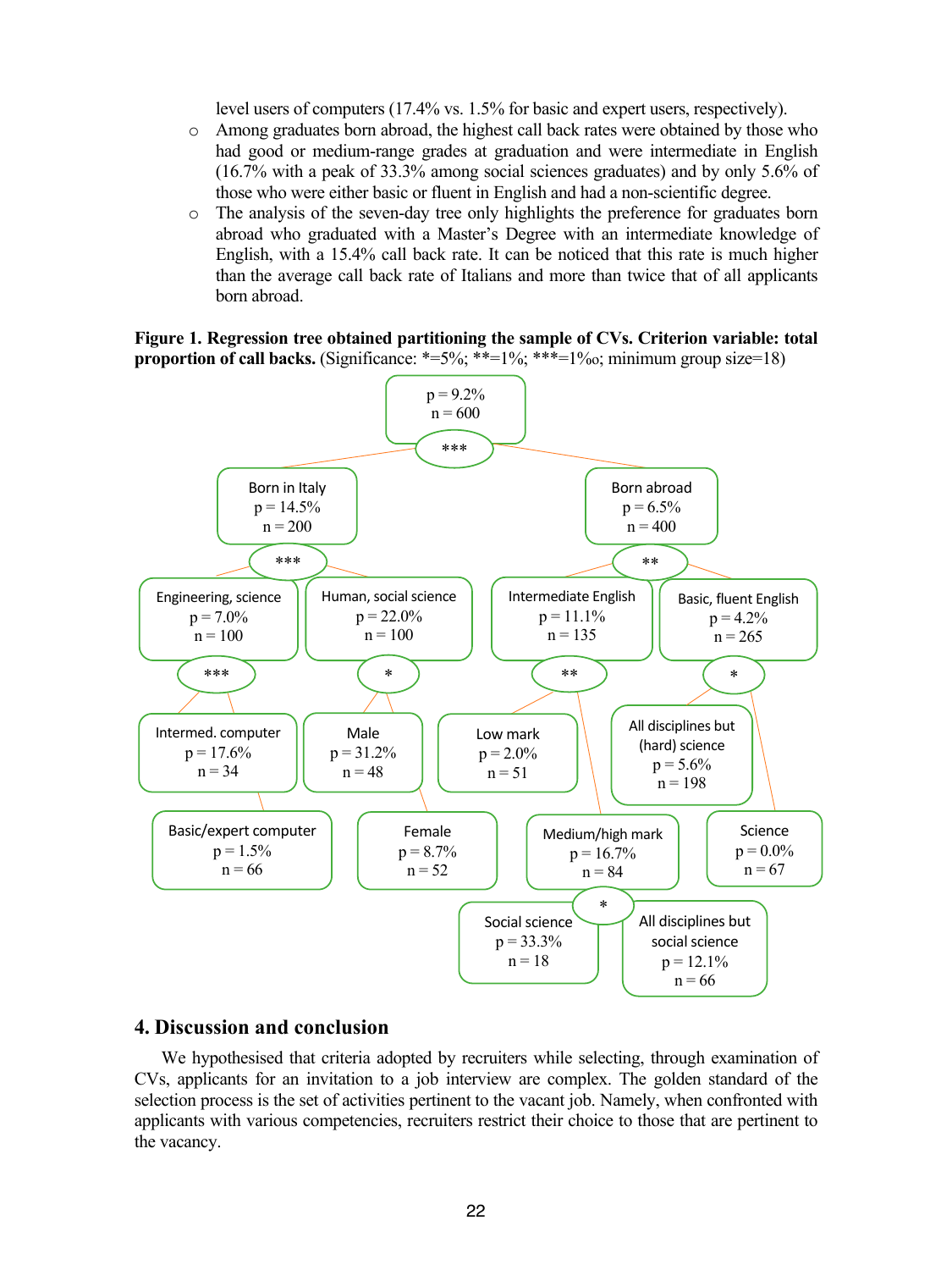**Figure 2. Regression tree obtained segmenting the sample of CVs. Criterion variable: call back by seven days from mailing** (Significance:  $*=5\%;$   $**=1\%;$   $***=1\%$ ; minimum group  $size=18$ )



However, competencies are a matter for interpretation because recruiters—with the possible help of line operators—even if they know exactly what the job entails, are called to state if the competence of the best candidate fits the organisation's expectations (Taylor and Bergmann, 1987; Rynes and Barber, 1990; Autor et al., 2003; Thebe and Van der Waldt, 2014). For instance, if they are confronted with two applicants, one with a Bachelor's degree and the other with a Master's in the same discipline, given equivalent financial standing, they tend to prudently choose the latter.

Besides competencies, the perceived attitudes and job-related values of applicants are the basic parameters for recruitment. At this level, the recruiters' tastes may discriminate against certain candidates. A vast body of research indicates that gender, race, age, and physical, moral and cultural characteristics may cause discrimination. Even in this research, the applicants' ethnicity appeared to be a cause of discrimination.

Our research highlighted a sort of reverse discrimination that pushed us to unveil why recruiters implicitly preferred women to men as well as candidates possessing a degree in social sciences or humanities to those with a degree in a STEM field and/or an intermediate rather than a higher level of English and computer skills and, finally, showed aversion against fresh graduates possessing their own car. Indeed, the multivariate analysis showed that the preference for women masked a prevalence of social sciences and humanities degrees among call backs and this means that gender is not a cause of discrimination.

The analysis of multiple interactions involving linguistic and/or computer skills showed a higher preference for applicants perceived as likely to be less demanding. The lower preferences for graduates owning a car can be considered a further symptom of the attitude not to call back wealthier people. We could conclude that recruiters, in opposition to job market common sense (Autor et al., 2003), considered the risk of losing an exceptional but demanding candidate a minor regret. The practical implications of this outcome are that applicants should consider writing their CV accordingly.

In decision theory, this type of attitude refers to the so-called *minimax regret*, or *avoidance of*